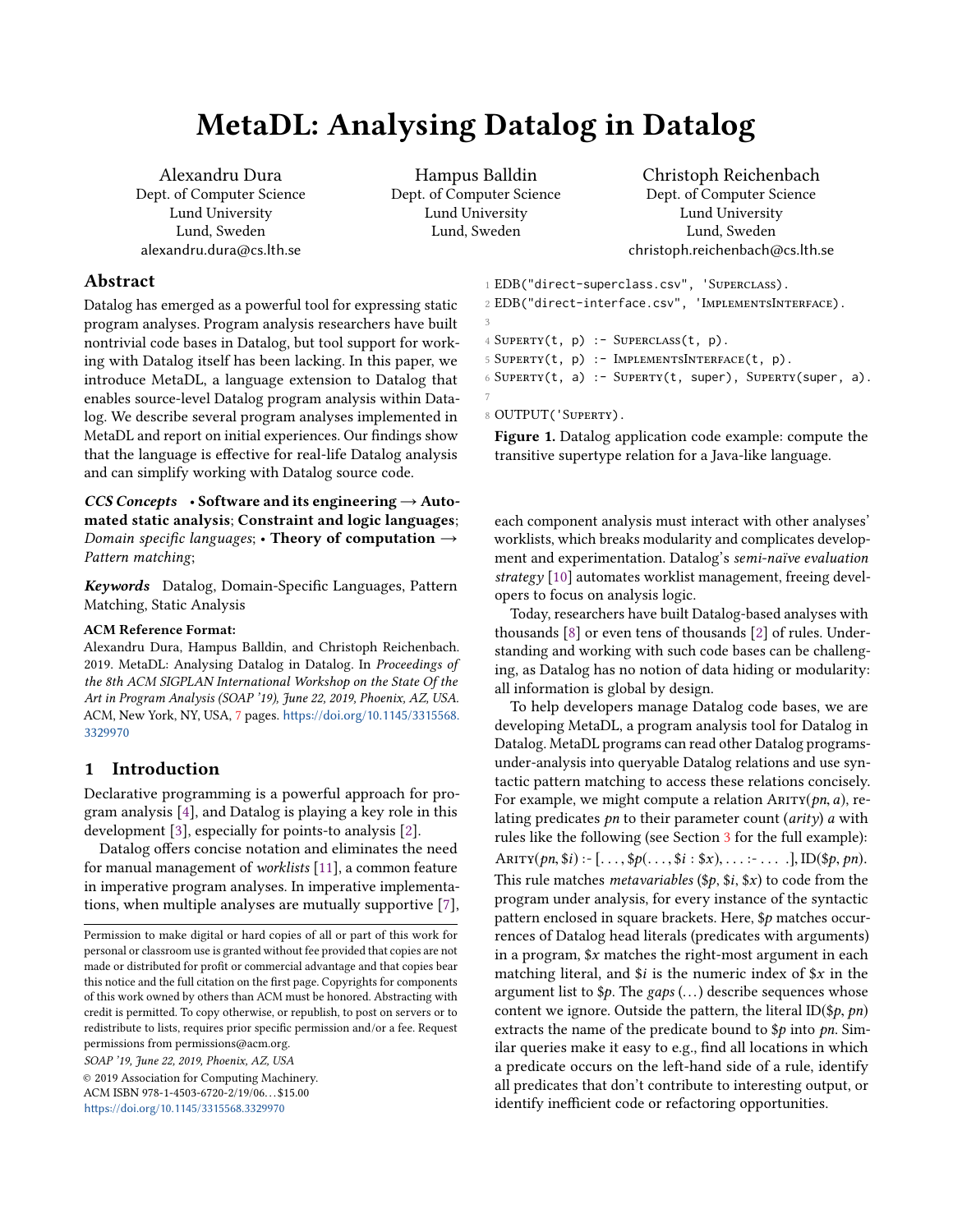## 2 Background

MetaDL is an extension of Datalog, a declarative language that computes relations, effectively database tables without duplicate rows (i.e., with set semantics), from other relations. Each relation is bound to a predicate symbol that represents the relation in the program, and in the following we will use the two terms interchangeably.

As an example, consider Figure [1,](#page-0-0) which shows a program that computes the table of all subtypes given input data that describes a program in a Java 1.4-style language. Line 1 loads a relation from the file direct-superclass.csv into a relation with predicate symbol Superclass, and line 2 does the same for IMPLEMENTSINTERFACE.

Line 4 then specifies that any pair  $\langle t, p \rangle$  that is in the relation SUPERCLASS must also be in the relation SUPERTY. Such rules (or horn clauses) take the general form

$$
P_1(\overline{x_1})\, P_2(\overline{x_2}), \ldots, P_k(\overline{x_k}).
$$

where the  $P_i$  are predicate symbols and the  $\overline{x_j}$  are sequences<br>of variables and constants. Semantically, such rules are right. of variables and constants. Semantically, such rules are rightto-left implications: for all substitutions  $\rho$  from variables in  $\overline{x_2} \ldots \overline{x_k}$  to constants, if we can show that the *body literals*  $P_2(\rho(\overline{x_2}))$ , ...,  $P_k(\rho(\overline{x_k}))$  are true, then the *head literal*  $P_1(\rho(\overline{x_1}))$  must also be true. To show that a literal is true, we either look it up in tables loaded from disk (as in lines 1 and 2) or (recursively) derive it from any of the rules in the program. When  $k = 1$ ,  $P_1(\overline{x_1})$  is always true. In this case, we can omit the ':-' symbol, as in lines 1 and 2.

Lines 4 and 5 therefore copy all tuples  $\langle t, p \rangle$  from Superclass and ImplementsInterface into Superty, computing the union of these two relations. Line 6 then computes the transitive closure of the Superty relation.

Finally, line 8 specifies that the computed Superty relation should be written to disk once computed.

Like most Datalog systems, MetaDL adds features for arithmetic, string operations, multiple head literals, and negation.

Negation introduces a semantic complication, as it allows us to write self-contradictory rules such as  $A(x)$ : **NOT** $(A(x))$ . Contradictions can also arise through longer chains of reasoning. We follow existing tools (and mathematical tradition) in requiring negation to not be recursive, i.e., whenever predicate  $P$  depends on a negated predicate  $Q$ , we must be able to fully compute  $Q$  before computing  $P$ . This process is called stratification (Section [4.3\)](#page-4-0).

#### <span id="page-1-0"></span>3 MetaDL

MetaDL adds a number of language features to simplify program analyses of Datalog programs. Consider the program in Figure [2,](#page-1-1) which checks that all predicates in the input program have the same arity and reports all disagreements in the relation ARITYERROR.

Line 1 illustrates the IMPORT pseudopredicate, which loads an external Datalog program into a single predicate (Program). Pseudopredicates, which also include EDB and OUTPUT

```
1 IMPORT("input-program.dl", 'Program).
2
3 analyze('Program) {
4 ARITY(p_name, a, loc) :-
5 [ ... :- ... , $p(... ,$i:$x), ... . ],
6 BIND(a, \frac{\sinh(1)}{\sinh(1)}, ID(\frac{\sinh(1)}{\sinh(1)}, SRC(\frac{\sinh(1)}{\sinh(1)}, Ioc).
7 ARITY(p_name, a, loc) :-
8 [ ... :- ... , NOT($p(... ,$i:$x)), ... . ],
9 BIND(a, $i+1), ID($p, p_name), SRC($p, loc).
10 ARITY (p_name, a, loc) :-
11 [ ... , $p(... ,$i:$x), ... :- ... . ],
12 BIND(a, $i+1), ID($p, p_name), SRC($p, loc).
13 ARITY(p\_name, a, loc) :-
14 [ ... , $p(... ,$i:$x), ... . ],
15 BIND(a, $i+1), ID($p, p_name), SRC($p, loc).
16 }
17 ARITYERROR(p, loc_i) :- ARITY(p, i, loc_i),
18 \text{ARTY}(p, j, \text{loc}_j), NEQ(i, j).
19 OUTPUT('ArityError).
```
Figure 2. Program to check that the arities of predicates used within a program are consistent.

from Figure [1,](#page-0-0) follow the syntax of Datalog predicates but have special semantics (Section [3.2\)](#page-2-0). As a result of Line 1, the predicate Program represents a complex relation that encodes the structure of the input program (Section [3.3\)](#page-2-1).

While it is possible to analyse Datalog programs by directly accessing this representative relation, we provide a more concise syntax for program access in the form of syntactic patterns. From the programmers' perspective, a pattern describes the syntax that they want to match; our system rewrites this pattern into relational Datalog constraints.

For example, Line 5 uses the pattern

**[** ... :- ... , \$p(... ,\$i:\$x), ... . **]**

This pattern will match any positive (non-negated) Datalog literal that occurs on the right-hand side of a Datalog rule. Names preceded by dollar signs are metavariables. If we apply this rule to the code in Figure [1,](#page-0-0) \$p will match the four literals occurring on the right hand side of rules, \$x will match their right-most argument, and \$i will match the index of the right-most argument in the parameter list (always 1 in that example, since our offsets start at 0 and all relations in Figure [1](#page-0-0) are binary). For instance, in Line 6 of Figure [1,](#page-0-0) the above pattern would match twice, once for each Superty literal on the right hand side, and \$x would match the variables super (for SUPERTY( $t$ , super)) and a  $(for$  SUPERTY(super, a)).

Returning to the analysis in Figure [2,](#page-1-1) we now increment \$i by one and assign the result to a (BIND(a, \$i+1)). Finally, we read the name of the predicate \$p into p\_name. (using ID(\$p, p\_name)) and its source location into \$loc (using  $SRC$  (\$p, loc)).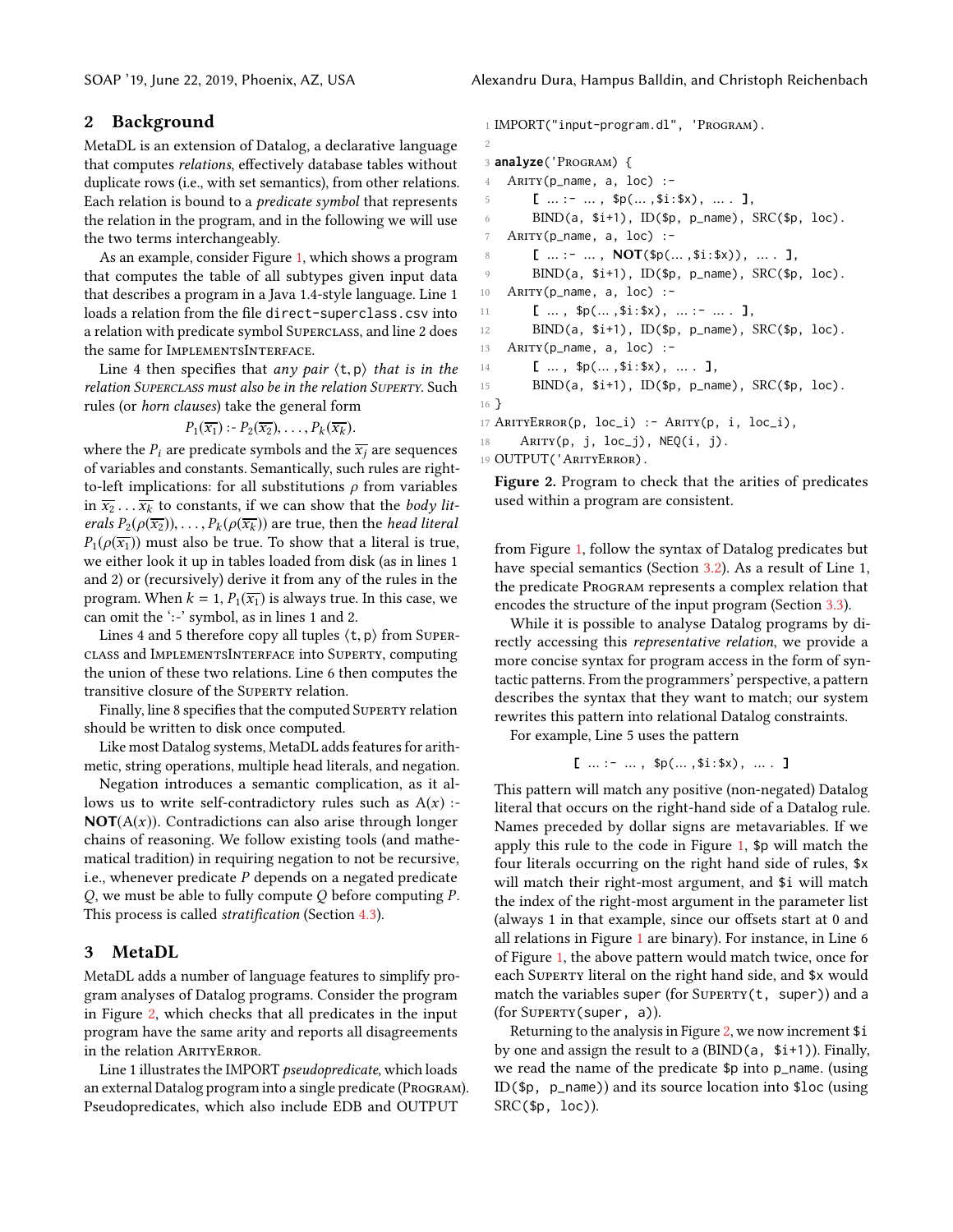We provide three more rules that extract arity from the remaining sources of arity information: negated literals (line 7), head literals (line 10; such literals cannot be negated) and head literals in rules that omit the : - symbol (line 14).

We give a full overview of our pattern rules in Section [3.4.](#page-2-2)

MetaDL programs can process multiple input files at once (e.g., for code differencing or dependency tracking). We provide **analyze**( $'P$ ) { ... } blocks (lines 3-16), where *P* is a representative relation. Within the curly braces of such a block, the scope of all patterns and related pseudopredicates (e.g., ID) is set to exactly the program(s) represented by P.

#### 3.1 Types

MetaDL has a simple static type system with type inference (Section [4.4\)](#page-4-1). Each predicate  $P$  must have a fixed arity, and each argument must be of exactly one type. We support three types: Int for integers, String for strings, and PredRef for predicate references of the form 'P (where P is a predicate).

We use such predicate references for input and output, but they can also communicate information between programs under analysis and MetaDL analyses (Section [4.2\)](#page-3-0).

We represent the AST nodes of programs under analysis as integers (Section [3.3\)](#page-2-1). Metavariables in patterns thus always bind to an integer, and developers can use pseudopredicates to extract information from these node IDs.

#### <span id="page-2-0"></span>3.2 Pseudopredicates

MetaDL provides several pseudopredicates. EDB, IMPORT, and OUTPUT, which interface with the harddisk, require constant parameters. Several other pseudopredicates (EQ, NEQ, GT, ...) test for (in)equalities. The special pseudopredicate BIND allows evaluating expressions. For example, BIND(x,  $y + 2 * z$ ) will compute  $y + (2 \cdot z)$  and bind the result to x. The first argument to BIND must be a variable.

The remaining pseudopredicates function like regular Datalog predicates, but only within analyze blocks:

- ID(n, name) relates AST nodes n to their names, for nodes with names (i.e., predicates and variables).
- SRC(n, loc) relates AST nodes n and their source locations loc.
- STR( $v$ , s) and INT( $v$ , i) relate arguments to their constant string or integer values.
- REF(v, n) extracts the predicate symbols from predicate references.
- EXPR(expr, i, subexpr) relates expressions expr, which can occur in the BIND pseudopredicate, and their subexpressions subexpr at (zero-based) index i. For instance, the expression  $x + 7$  will have subexpression 'x' at index 0 and '7' at index 1.

#### <span id="page-2-1"></span>3.3 Relational Representation of Datalog Programs

Figure [3](#page-3-1) captures the in-memory representation of the AST produced by parsing the following Datalog rule:

SUPERTY(t, ancestor) :-

SUPERTY(t, super), SUPERTY(super, ancestor).

When importing an AST, we assign every node in the AST a unique identifier and relate these node IDs in predicates whose names reflect the MetaDL AST (e.g. RULE, LIST, ATOM, VARIABLE, etc.). The relations for terminal nodes (e.g., VARIable) relate node IDs to node contents (e.g., the variable name), while relations for nonterminal nodes capture the AST structure. Our encoding scheme for AST nodes uses triples  $\langle p, i, c \rangle$ , where p is the parent node ID, i is the (zerobased) child index, and c is the child node. With this scheme, the AST in Figure [3](#page-3-1) is represented by the tables in Figure [4.](#page-3-2)

This representation uses a nontrivial number of relations. This in turn is at odds with our desire to provide a simple interface to the IMPORT pseudopredicate, so we currently compress all such relations into a single relation and decompress that relation again for processing analyze blocks.

#### <span id="page-2-2"></span>3.4 Pattern Matching for Analysing Datalog

We currently support two forms of patterns: one for matching rules with the ':-' symbol, and one for rules without. The language accepted inside the patterns is Datalog extended with metavariables, index metavariables, and gaps.

Metavariables bind to predicate symbols, variables, constants (including predicate references), and expressions, and always start with the symbol '\$'. Metavariables are the sole mechanism for directly connecting information from a pattern to literals outside of the pattern, where they behave identically to regular variables.

When a metavariable \$x is part of a sequence of literals or parameters, it has an associated index that is accessible via an index metavariable, prefixed by  $\cdot$  (e.g.,  $\pm i:\pm x$ ).

Metavariables allow limited variability in our patterns; for instance, the partial pattern  $p(x, \ x)$  will match any positive literal with two arguments of any kind. However, metavariables by themselves are insufficient to match literals with an unknown number of arguments , or rules with an unknown number of literals. Therefore, we also allow gaps.

In their simplest form (e.g.,  $\mathfrak{sp}(\dots)$ ), gaps specify that we permit any number of elements in an argument list or a list of literals. When gaps are adjacent to metavariables or literal Datalog code, they also relax positioning constraints.

If an element is adjacent to a gap on only one side, then the element's position is fixed relative to its neighbouring element. For example, **[** \$p(\$v, ... , \$w).**]** matches a single literal and binds \$v to the first parameter and \$w to the last parameter. If the matched literal is unary, then  $v = sw$ .

If an element has gaps both to its left and to its right, its position is unconstrained in the list that it is a part of. This is a conscious design decision to allow patterns such as

**[** ... , P(... ), ... , Q(... ), ... . **]** to match predicates P and Q in any order (even if Q appears before P). If the order is significant, programmers can use index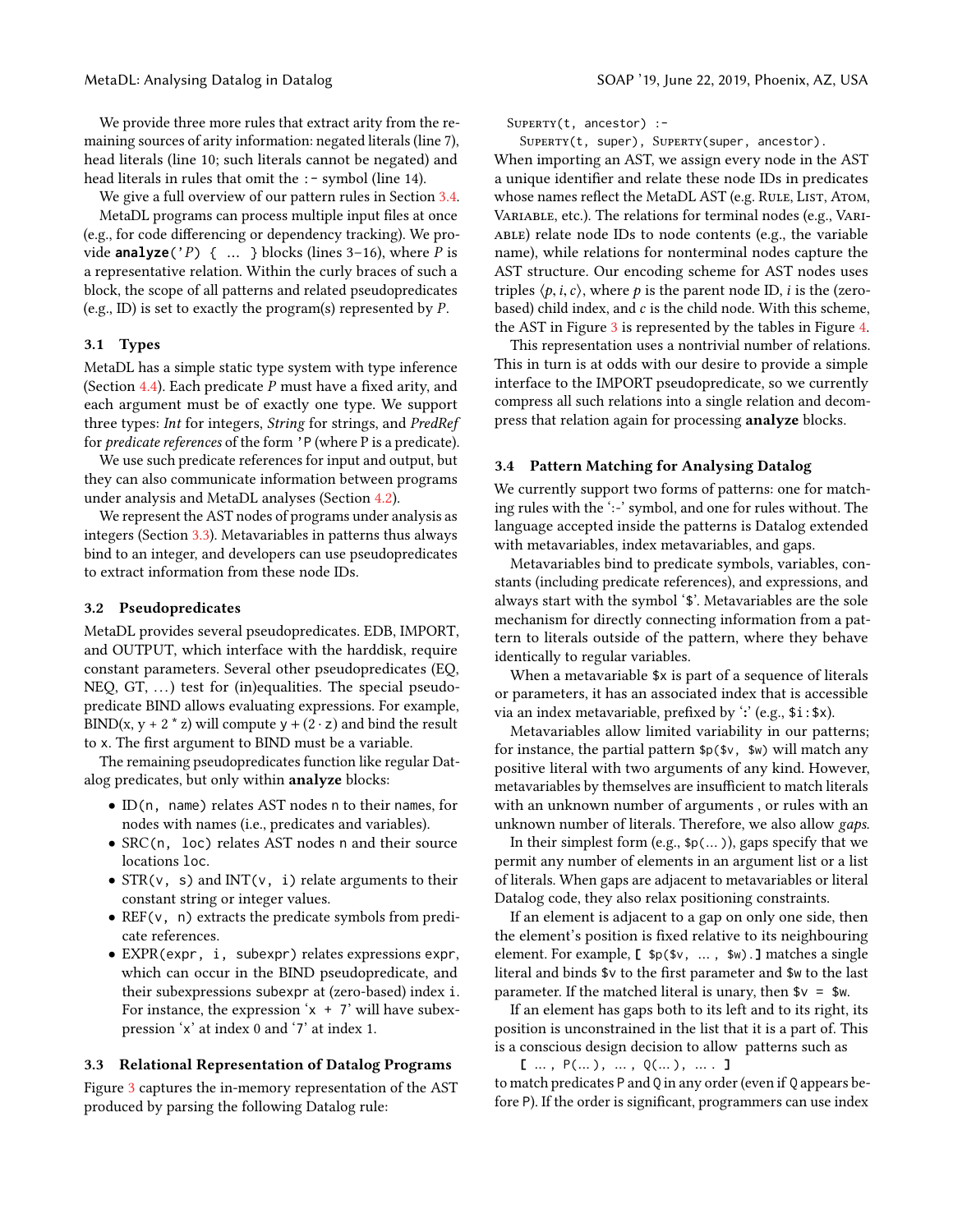<span id="page-3-1"></span>

Figure 3. In-memory AST representation of a Datalog rule.

<span id="page-3-2"></span>

Figure 4. Datalog table representation of the AST in Figure [3.](#page-3-1)

metavariables (e.g., in **[** ... ,\$i:P(... ),... , \$j:Q(... ),... .**]**) to enforce the order by requiring the inequality  $LT(\hat{\mathfrak{s}}_i, \hat{\mathfrak{s}}_j)$ .

#### 3.4.1 Relational Representation of Patterns

We implement pattern matching by rewriting patterns into conjunctions of Datalog literals. The translation scheme is analogous to generating representative relations of imported programs (Section [3.3\)](#page-2-1), with the main differences being that we (a) preserve metavariables throughout the translation and (b) introduce fresh variables for parts of the patterns that we do not wish to match (as part of gaps).

For example, recall this pattern from Figure [2:](#page-1-1)

**[** ... :- ... , \$p(... ,\$i:\$x), ... . **]**

We translate this pattern to the following conjunction:

- RULE(v0, 0, v1), LIST(v1, 0, v4),
- 2 Rule(v0, 1, v2), List(v2, vj, v6), Atom(v6, 0, \$p),
- $3$  ATOM(v6, 1, v3), LIST(v3, \$i, \$x),
- $BIND(v8, $i + 1)$ ,  $NOT(LISTProj(v3, v8))$

5 # Helper predicate:

 $6$  LIST $Proof(n, i)$  : - LIST $(n, i, i)$  ignore).

All the variables (excluding metavariables) in lines 1–4 are fresh. Line 1 binds v0 to a rule that has at least one predicate in its head. Line 2 asserts that the same rule v0 has a child at index vj, and that the child must be an atom v6 with predicate symbol \$p. Here, vj is an implicit index variable. Line 3 binds \$x to a term at position \$i in the list of terms in atom v6. Line 4 ensures that that term has no right sibling (at offset  $$i + 1$ ), as our example pattern requires  $$x$$  to be in a rightmost position. LISTPROJ is a helper predicate (line 6).

# 4 Applications

To examine the utility of our approach, we have built several program analyses in MetaDL, of which we report on five: arity checking (Figure [2\)](#page-1-1), Cartesian product checking, deprecation checking, stratification, and type inference.

#### <span id="page-3-3"></span>4.1 Checking for Cartesian Products

State-of-the-art Datalog engines like Soufflé [\[8\]](#page-5-6) use an eager evaluation strategy. This means that rules such as

 $P(x, y) := Q(x), R(y)$ .

can be wasteful: given  $j$  elements in  $Q$  and  $k$  elements in R, we must compute a table of  $j \times k$  elements. If we instead eliminate the above rule and replace  $P(x, y)$  on the righthand side of all remaining rules by  $Q(x)$ ,  $R(y)$ , we can avoid this cost.

We have written a static checker that detects such projections, reporting any that are consistent across all left-hand side occurrences of a given predicate symbol. Our checker reports both light warnings (one projection) and serious warnings (two or more projections), using a total of 22 rules and 5 syntactic patterns. To illustrate, its final rule is:

- CARTESIANPROJECTIONWARNING(p\_name, \$i, \$j) :-
- 2 VARPROJECTEDN(p\_name, \$i, q\_name),

3 VarProjectedN(p\_name, \$j, q2\_name),

NOT(PROJECTIONINDICESSHAREDN(p\_name, \$i, \$j)).

with VARPROJECTED determining that in all rules with the predicate named p\_name on their left hand side, index \$i (resp. \$j) a projection from one fixed index of right-handside relation q\_name (resp. q2\_name), further implying that the right-hand-side relation is not filtered in any way. The last line ensures that \$i and \$j are not only distinct but also always come from different predicates on the right-hand side; this check is slightly more fine-grained than ensuring that q\_name and q\_name2 are distinct and will also capture e.g.  $A(x, y) := B(x), B(y)$ .

We have tested this checker on a self-contained miniature version of DOOP (170 rules) but found no interesting issues. We expect that such static checkers will be most useful during development of new Datalog code.

#### <span id="page-3-0"></span>4.2 Deprecation Checking

Predicate references allow us to implement a light-weight Java-style deprecation checker:

Depr(p) :- **[** Deprecated(\$p) . **]**, REF(\$p, p). Warn(p, l) :- **[** ... :- ... , \$p(... ), ... . **]**,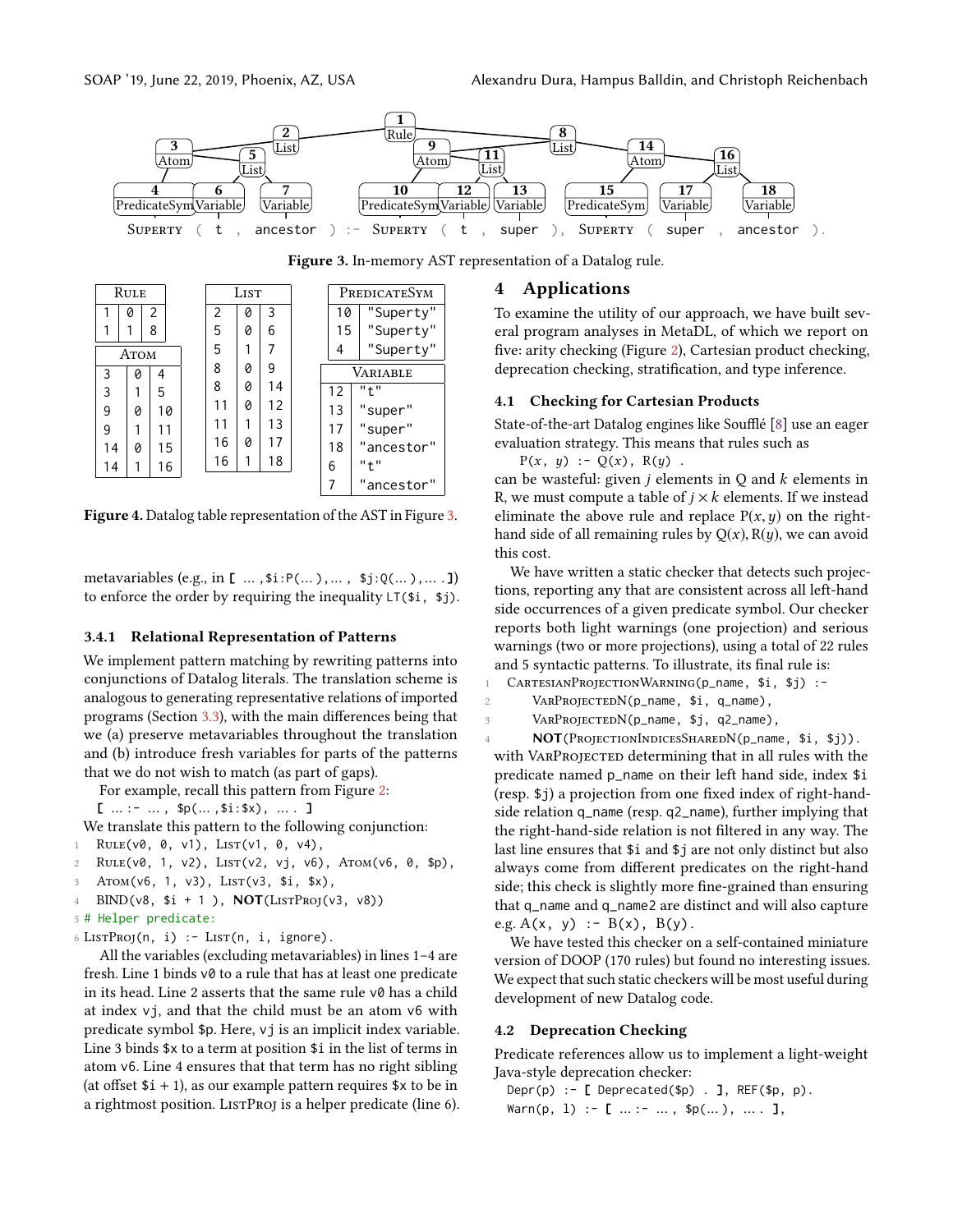```
1 analyze('Program) {
2 DirectDep(p_name, q_name) :-
3 [ ... ,$p(... ),... :- ... ,$q(... ), ... .],
 4 ID($p, p_name), ID($q, q_name).
5
6 DirectDepNeg(p_name, q_name),
7 DIRECTDEP(p_name, q_name) :-
8 \qquad \qquad \mathbb{E} \quad ... \quad , \mathfrak{sp}(...), ... := ... \quad ,\text{NOT}(\mathfrak{sq}(...)), ... \quad .\mathbb{I},9 ID($p, p_name), ID($q, q_name).
10 }
11 Dep(p_name, q_name) :- DirectDep(p_name, q_name).
12 DEP(p_name, q_name) :- DEP(p_name, rn),
13 DIRECTDEP(rn, q_name).
14
15 SameStratum(p_name, q_name) :- Dep(p_name, q_name),
16 Dep(q_name, p_name).
17 PARENTSTRATUM(p_name, q_name) :-
18 DirectDep(p_name, q_name),
19 NOT(SAMESTRATUM(p_name, q_name)).
2021 Error(p_name, q_name) :- DirectDepNeg(p_name, q_name),
```
22 SAMESTRATUM(p\_name, q\_name).

Figure 5. Stratification of Datalog in MetaDL.

ID $(\text{sp}, \text{p})$ , Depr $(\text{p})$ , SRC $(\text{sp}, 1)$ . If Deprecated('P). occurs in a program, positive references to P in the body will trigger a warning.

#### <span id="page-4-0"></span>4.3 Stratification

Stratification is part of semi-naïve Datalog evaluation. The purpose of stratification is to (i) ensure that no relation P depends on the negation of  $P$ , or the negation of a predicate that depends on  $P$ , and (ii) construct an evaluation order over all predicates that will produce the correct result.

Stratification computes a list of strata, where each stratum is a set of predicate symbols that depend only on the same stratum and on all previous strata. A stratum contains at least one predicate but may contain more, if the predicates have mutual dependencies. Figure [5](#page-4-2) gives a stratification algorithm for standard Datalog, in MetaDL.

In this figure, we first compute direct dependencies (both positive and negated) between predicates, then the transitive closure of these dependencies, Dep. We then compute which predicates must be evaluated in the same stratum due to circular dependencies, SAMESTRATUM, and the set of predicates that need to be evaluated in the parent stratum of the stratum represented by a predicate, PARENTSTRATUM. Finally, we check that no stratum has a negated dependency on itself and report violations in Error.

# <span id="page-4-1"></span>4.4 Type Inference

A MetaDL predicate is well-typed iff each of its arguments is used consistently with exactly one of the three MetaDL

```
1 analyze('Program) {
2 # Infer types from ground terms in facts (strings)
3 PredType(p_n, $i, "String") :-
4 [... ,$p(... ,$i:$v,... ),... .], ID($p, p_n), STR($v, x).
5 - analogous rules omitted -6 # Propagate types through variables
7 PREDTYPE(q_name, $j, t) :-
8 [ ... : - ..., $p(..., $i:$v, ...), ...,
9 $q(... ,$j:$w, ... ), ... . ],
10 ID($p, p_name), ID($q, q_name),
11 ID(\sqrt[6]{ }, v_name), ID(\sqrt[6]{ }w, w_name),
12 EQ(v_name, w_name), PREDTYPE(p_name, $i, t).
13 - analogous rules omitted -14 # Compute the term indices for each predicate
15 TERMINDEX(p_name, $i) :-
16 [ ... , $p(... ,$i:$v,... ), ... .], ID($p, p_name).
17 - analogous rules omitted -18 }
19 IsTyped(p_name, i) :- PREDType(p_name, i, x).
20 IncompleteType(p_name, i) :- TermIndex(p_name, i),
21 NOT(IsTypeD(p_name, i)).22 INCONSISTENTTYPE(p_name, i) :- PREDTYPE(p_name, i, t1),
PREDType(p_name, i, t2), NEO(t1, t2).
```
Figure 6. Highlights of Datalog type inference in MetaDL.

types (Int, String, PredRef). A MetaDL program is well-typed iff all predicates that occur in it are well-typed.

MetaDL does not have special syntax for type declarations, but developers can set types via rules that never trigger:  $P(\emptyset, "", 'P) :- NEQ(\emptyset, \emptyset).$ 

The above ensures that P is of type  $\langle Int, String, PredRef \rangle$ .

In Figure [6](#page-4-3) we present part of an implementation of type inference. PREDTYPE $(p, i, \tau)$  defines a relation between each predicate symbol  $p$ , argument index *i*, and type  $\tau$  that may occur at this argument index. Lines 2–4 show how we extract type information from string constants; the process is analogous for other constants and other locations in which literals occur. Lines 7–12 show how we propagate type information across body literals; the process for head literals is analogous. Finally, predicate INCOMPLETETYPE $(p, i)$  (lines 20) checks if predicate  $p$  at parameter index  $i$  lacks type information, and predicate InconsistentType (lines 22) checks if it has contradictory type information.

Type inference in rules containing the BIND and EQ pseudopredicates and arithmetic expressions can be described similarly, using the EXPR pseudopredicate.

# 5 Implementation

Our implementation of MetaDL is based on the Jast-Add [\[4\]](#page-5-0) extensible compiler generator. It consists of a 'baseline' Datalog implementation and a separate MetaDL language extension module that relies on JastAdd's rewriting and nonterminal attribute features to transform analyze blocks and patterns to plain Datalog.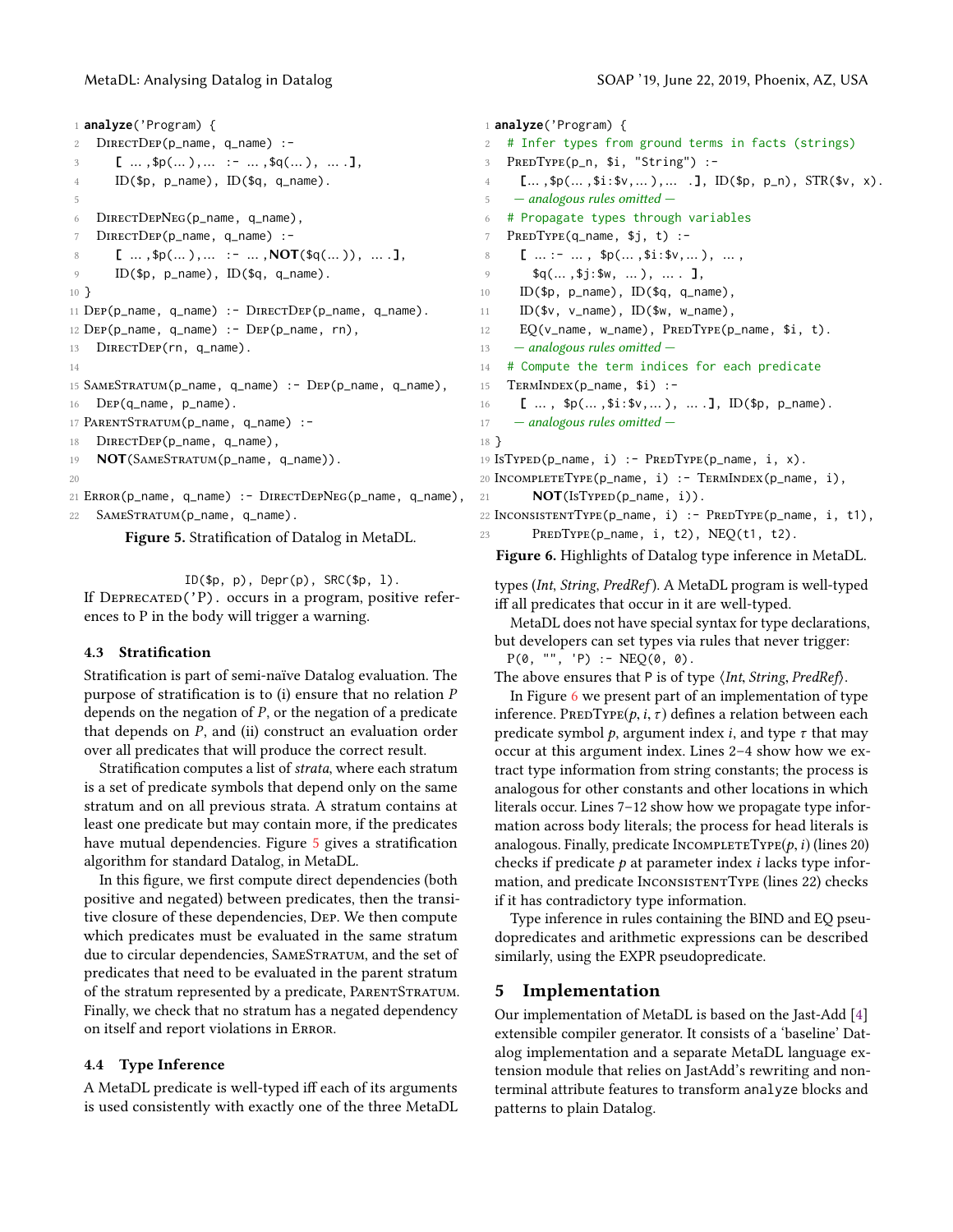<span id="page-5-7"></span>

Figure 7. Evaluation strategy for MetaDL when using Soufflé as external Datalog engine.

Our system has its own Datalog backend, using the naïve evaluation strategy [\[10\]](#page-5-5). We only use this mechanism for the pseudopredicate IMPORT, then defer to an external Datalog backend (currently the Soufflé system [\[8\]](#page-5-6)). We serialise the current rule set and all internal facts (especially our representative relations) into a backend-specific format, run the backend engine (Figure [7\)](#page-5-7), then read back the results.

We have experimented with our analyses on our own code, on a self-contained miniature version of DOOP (437 lines, 170 rules) that we have ported to MetaDL, and on tests and synthetic benchmarks. For example, our checker from Section [4.1](#page-3-3) can analyse the miniature DOOP in around two seconds; growing the target program ten-fold (1700 rules) still allows us to finish in under ten seconds. Despite being in an early stage of development, our tool is practical for analysing medium-sized code bases.

# 6 Related Work

Program analysis in Datalog has been an area of active research at least since Whaley and Lam [\[12\]](#page-6-1), though their system required substantial manual representation tuning. Later systems based on LogicBlox [\[1,](#page-5-8) [2\]](#page-5-2) and Soufflé [\[8\]](#page-5-6) scaled more easily. While program analysis in the latter systems has focussed on backend properties, the CodeQuest system [\[3\]](#page-5-1) demonstrated the formalism's utility for front-end analyses. Unlike ours, the above systems targeted Java or similar general-purpose languages.

The use of pattern matching has a long tradition in the functional programming community, though we are not aware of support for gaps and indices for program analysis in the same vein as our system. Coccinelle [\[6\]](#page-5-9) supports ranges (including recursive nesting) for analysing C programs.

Analysing programs of a given language within the same language was a central topic in LISP and is also supported in other languages, primarily with the goal of supporting metaprogramming [\[5,](#page-5-10) [9\]](#page-5-11). While our goal is to support similar facilities in MetaDL in the future, the need for stratification raises hurdles towards offering full metacircularity.

### 7 Conclusions and Future Work

We have presented MetaDL, a Datalog extension for loading, analysing, and syntactic pattern-matching over Datalog programs. Our initial results show that the system can concisely express a variety of interesting program analyses and run them in a practically useful time frame. In future work,

SOAP '19, June 22, 2019, Phoenix, AZ, USA Alexandru Dura, Hampus Balldin, and Christoph Reichenbach

we plan to extend our pattern matching support to allow metavariables to match more syntactic constructs (including entire rules) and enable Datalog code transformation, using an extended version of our quotation syntax.

# Acknowledgments

This work was partially supported by Wallenberg Artificial Intelligence, Autonomous Systems and Software Program (WASP) funded by Knut and Alice Wallenberg Foundation. We thank the anonymous reviewers and the members of the Software Development and Environments group at Lund University for their valuable feedback.

#### References

- <span id="page-5-8"></span>[1] Molham Aref, Balder ten Cate, Todd J. Green, Benny Kimelfeld, Dan Olteanu, Emir Pasalic, Todd L. Veldhuizen, and Geoffrey Washburn. 2015. Design and Implementation of the LogicBlox System. In Proceedings of the 2015 ACM SIGMOD International Conference on Management of Data (SIGMOD '15). ACM, New York, NY, USA, 1371–1382. <https://doi.org/10.1145/2723372.2742796>
- <span id="page-5-2"></span>[2] Martin Bravenboer and Yannis Smaragdakis. 2009. Strictly declarative specification of sophisticated points-to analyses. In Proceedings of OOPSLA '09. ACM, New York, NY, USA, 243–262. [https://doi.org/10.](https://doi.org/10.1145/1640089.1640108) [1145/1640089.1640108](https://doi.org/10.1145/1640089.1640108)
- <span id="page-5-1"></span>[3] Elnar Hajiyev, Mathieu Verbaere, and Oege de Moor. 2006. CodeQuest: Scalable Source Code Queries with Datalog. In Proceedings of the 20th European Conference on Object-Oriented Programming (ECOOP'06). Springer-Verlag, Berlin, Heidelberg, 2–27. [https://doi.org/10.1007/](https://doi.org/10.1007/11785477_2) [11785477\\_2](https://doi.org/10.1007/11785477_2)
- <span id="page-5-0"></span>[4] Görel Hedin and Eva Magnusson. 2003. JastAdd: An Aspect-oriented Compiler Construction System. Sci. Comput. Program. 47, 1 (April 2003), 37–58. [https://doi.org/10.1016/S0167-6423\(02\)00109-0](https://doi.org/10.1016/S0167-6423(02)00109-0)
- <span id="page-5-10"></span>[5] Ralf Lämmel and Simon Peyton Jones. 2005. Scrap Your Boilerplate with Class: Extensible Generic Functions. SIGPLAN Not. 40, 9 (Sept. 2005), 204–215. <https://doi.org/10.1145/1090189.1086391>
- <span id="page-5-9"></span>[6] Julia Lawall, Ben Laurie, René Rydhof Hansen, Nicolas Palix, and Gilles Muller. 2010. Finding Error Handling Bugs in OpenSSL Using Coccinelle. In European Dependable Computing Conference. Valencia, Spain, 191–196. <https://doi.org/10.1109/EDCC.2010.31>
- <span id="page-5-4"></span>[7] Jonas Lundberg, Tobias Gutzmann, Marcus Edvinsson, and Welf Löwe. 2009. Fast and precise points-to analysis. Information and Software Technology 51, 10 (2009), 1428 – 1439. [https://doi.org/10.1016/j.infsof.](https://doi.org/10.1016/j.infsof.2009.04.012) [2009.04.012](https://doi.org/10.1016/j.infsof.2009.04.012) Source Code Analysis and Manipulation, SCAM 2008.
- <span id="page-5-6"></span>[8] Bernhard Scholz, Herbert Jordan, Pavle Subotić, and Till Westmann. 2016. On Fast Large-scale Program Analysis in Datalog. In Proceedings of the 25th Int. Conf. on Compiler Construction (CC 2016). ACM, New York, NY, USA, 196–206. <https://doi.org/10.1145/2892208.2892226>
- <span id="page-5-11"></span>[9] Kedar Swadi, Walid Taha, Oleg Kiselyov, and Emir Pasalic. 2006. A Monadic Approach for Avoiding Code Duplication when Staging Memoized Functions. In Proceedings of the 2006 ACM SIGPLAN Symposium on Partial Evaluation and Semantics-based Program Manipulation (PEPM '06). ACM, New York, NY, USA, 160–169. [https:](https://doi.org/10.1145/1111542.1111570) [//doi.org/10.1145/1111542.1111570](https://doi.org/10.1145/1111542.1111570)
- <span id="page-5-5"></span>[10] Jeffrey D. Ullman. 1989. Bottom-up beats top-down for datalog. In Proc. of the 8th ACM SIGACT-SIGMOD-SIGART symposium on Principles of database systems. ACM Press, New York, NY, 140–149. [https://doi.](https://doi.org/10.1145/73721.73736) [org/10.1145/73721.73736](https://doi.org/10.1145/73721.73736)
- <span id="page-5-3"></span>[11] Raja Vallée-Rai, Phong Co, Etienne Gagnon, Laurie Hendren, Patrick Lam, and Vijay Sundaresan. 2010. Soot: A Java Bytecode Optimization Framework. In CASCON First Decade High Impact Papers (CASCON '10). IBM Corp., Riverton, NJ, USA, 214–224. [https://doi.org/10.1145/](https://doi.org/10.1145/1925805.1925818)